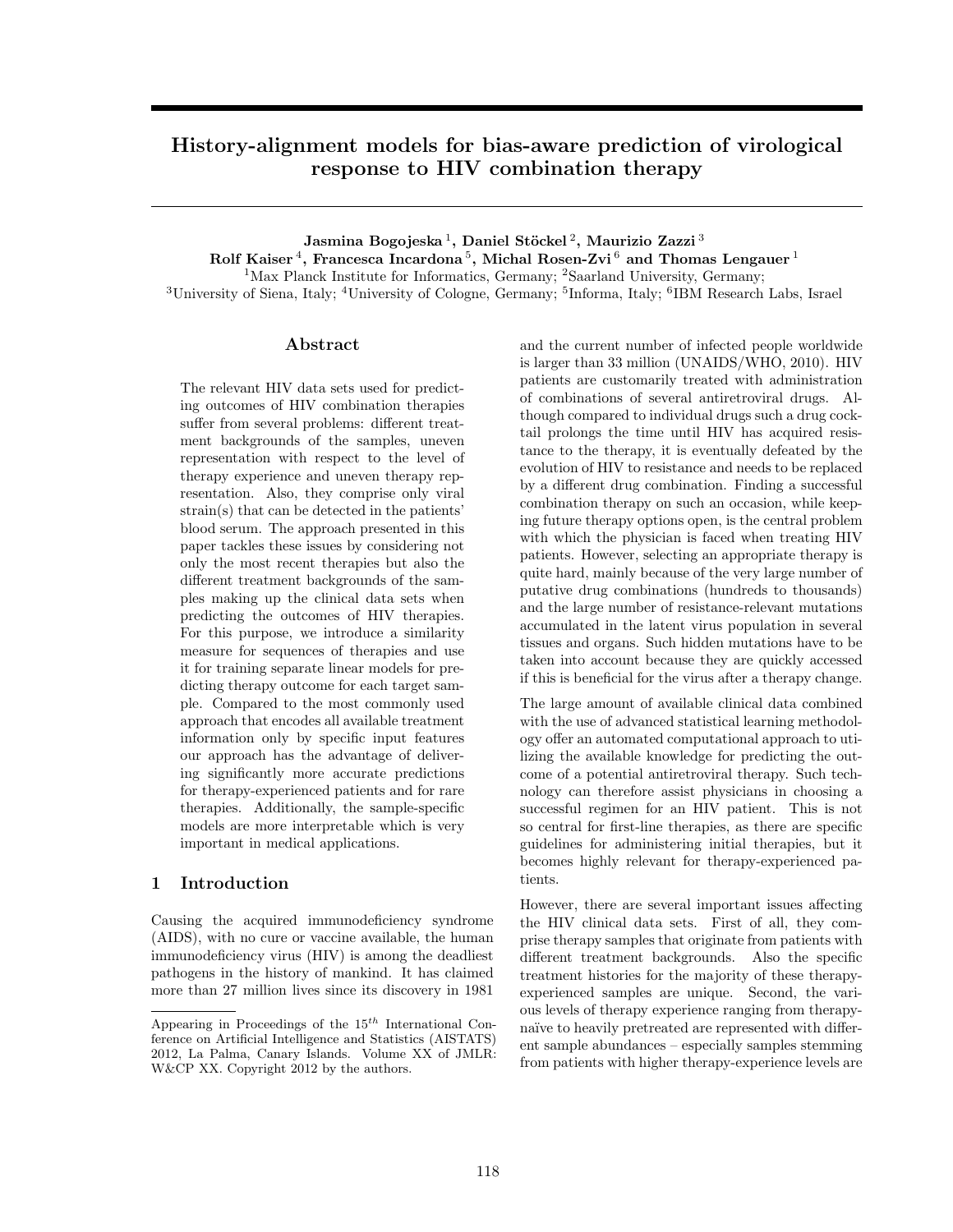underrepresented. Third, in most clinical data sets and in practice only the genotype of the most abundant viral strain in the patient's blood serum is available and considered when making a decision on the future therapy, while the remaining latent virus variants whose genomes are stored in different organs of the patient do not leave a mark. However, the information regarding the latent virus population is important for making accurate predictions for therapyexperienced HIV patients. Finally, the HIV clinical data sets contain data on different combination therapies with widely differing frequencies. In particular, many therapies are only represented with very few data points. All this creates what we refer to as treatment bias in the data sets which propagates to the derived statistical models and influences their predictions and usefulness.

This paper presents an interpretable statistical method for predicting outcomes of HIV combination therapies that deals with the treatment bias pertaining to the HIV clinical data sets. For this purpose, our approach takes not only the most recent (target) therapy but also available information on preceding therapies into account. First, we adapt techniques from sequence alignment to the problem of aligning sequences of therapies and use them to introduce a quantitative notion of pairwise similarity of therapy sequences. The similarity measure also incorporates information on the similarity of the corresponding genomic fingerprints in the latent virus population of the compared therapy sequences. Then, for each sample of interest, which is associated with a corresponding target therapy sequence, we train an individual model for predicting therapy outcome. The model utilizes the similarities between the target therapy sequence and the training therapy sequences in order to quantify the influence of the respective training samples on the model's prediction. In this way the model, incorporates information on the latent virus population, the specific therapies previously given to a patient and the order in which they were administered, on the one hand, and uses this information and all available data to deal with the treatment bias present in the clinical data, on the other hand.

### 1.1 Related work

Over the years a wide range of statistical learning methods, including artificial neural networks, decision trees, random forests, support vector machines (SVMs) multi-task learning and logistic regression (Wang et al., 2003; Larder et al., 2007; Deforche et al., 2008; Rosen-Zvi et al., 2008; Bickel et al., 2008; Altmann et al., 2009; Prosperi et al., 2009; Bogojeska et al., 2010; Revell et al., 2010), have emerged for tackling the problem of predicting the virological response to HIV combination therapies. Some of these approaches (Bickel et al., 2008; Rosen-Zvi et al., 2008) incorporate information on the previous therapies administered in a patient's history and thereby demonstrate the value of such knowledge. In the aforementioned publications the information on treatment history has been flattened to the set of different drugs that have been administered in any of the therapies that comprise the relevant treatment history record. While this simple approach can easily be incorporated in every statistical learning method, it neglects the information on the specific makeup of drug combinations comprising the patient's treatment history, their resulting viral genomic fingerprints in the latent viral population and the order in which they were administered. Saigo et al. (2010) present an approach denoted as sequence boosting for predicting therapy effectiveness targeted at therapy-experienced patients with completely recorded treatment history. This method incorporates information on the order in which the therapies were administered and shows the importance of such information for treatment-experienced patients. However, in the available HIV clinical data the information on whether the treatment information is complete or not is missing for the majority of the samples.

None of the approaches mentioned above tackles the bias introduced by the different treatment backgrounds of the samples and their sparse representation in the clinical data sets.

# 2 Methods

In this paper we present an approach, referred to as history-alignment model, that tackles the treatment bias in the HIV clinical data by introducing a notion of treatment similarity which considers not only information on the current therapy but also detailed information on the treatment history. More specifically, it considers two treatments as similar if they have similar treatment patterns and their genomic fingerprint in the latent viral population is similar. Our approach trains a separate model for each sample of interest by using all available training samples, each with a specific weight, that reflects the similarity of the corresponding treatment pattern to the treatment pattern of the target sample. In this way we address the different treatment backgrounds of the clinical samples, their differing sample abundances, the latent virus population and the uneven therapy representation in the clinical data sets. In what follows we first describe the problem setting and then provide detailed description of the similarity measure of therapy sequences and the history-alignment model.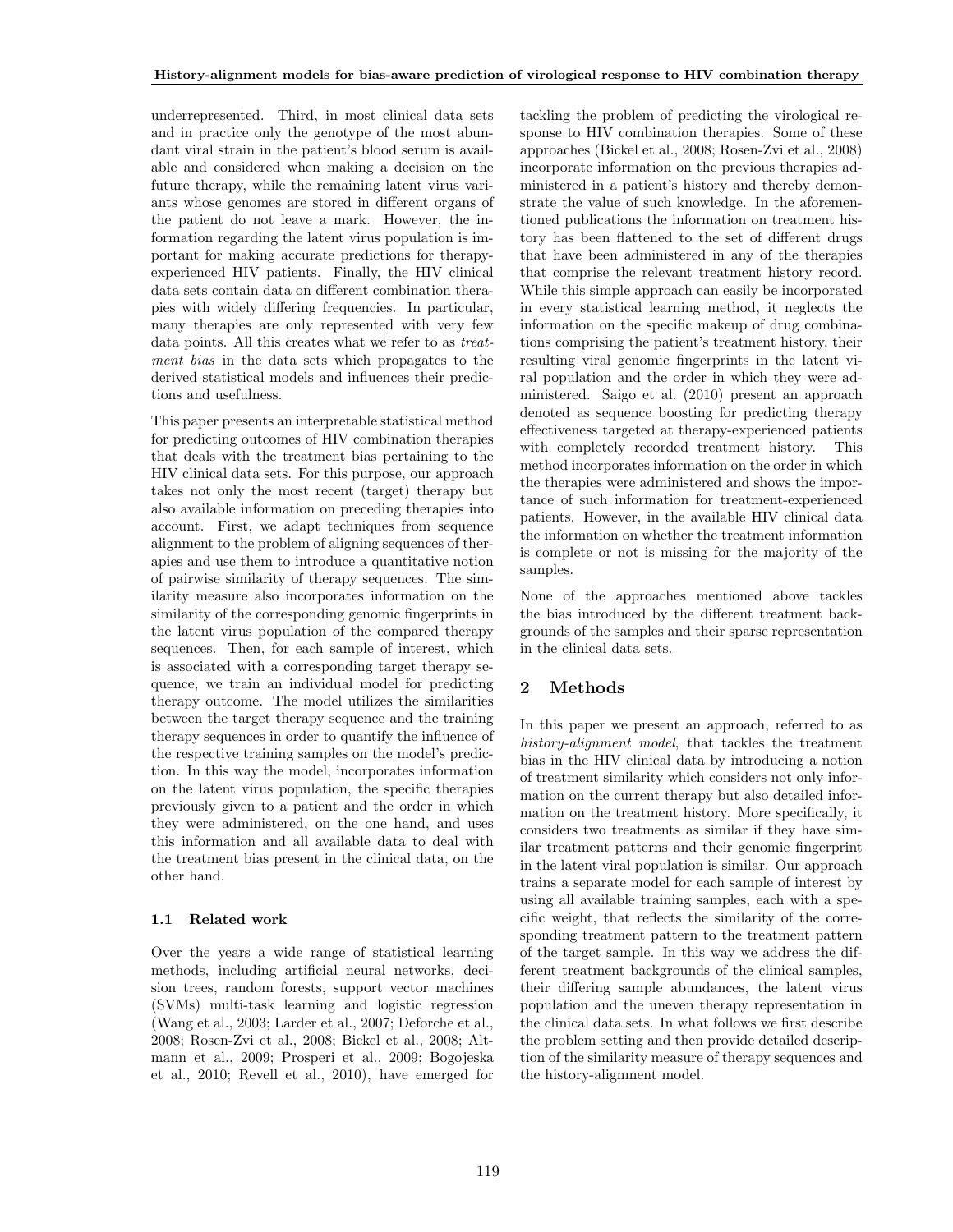### 2.1 Problem setting

Let x denote the viral genotype represented as a binary vector indicating the occurrence of a set of resistancerelevant mutations, let z denote the therapy combination encoded as a binary vector that indicates the individual drugs comprising the current therapy and let h denote a binary vector representing the drugs administered in all known previous therapies for the specific therapy example. The label  $y$  indicates the success (1) or failure  $(-1)$  of each therapy sample. Let  $D = \{(\mathbf{x}_1, \mathbf{z}_1, \mathbf{h}_1, y_1), \ldots, (\mathbf{x}_m, \mathbf{z}_m, \mathbf{h}_m, y_m)\}\$  denote the training set and let t denote the therapy sample of interest. Let  $start(t)$  denote the point of time when the therapy **t** was started and  $pat(t)$  denote the patient identifier corresponding to therapy sample t. Then:

$$
r(\mathbf{t}) = \{ \mathbf{z} \mid (start(\mathbf{z}) \leq start(\mathbf{t})) \text{ and } (pat(\mathbf{z}) = pat(\mathbf{t})) \}
$$

denotes the complete treatment record associated with the therapy sample  $t$  and is referred to as *therapy se*quence. It contains all known therapies administered to pat(t) not later than  $start(t)$  ordered by their corresponding starting times, from older to newer and will be referred to as the therapy sequence. We point out that each therapy sequence also contains the current therapy, i.e., the most recent therapy in the therapy sequence  $r(\mathbf{t})$  is **t**. Our goal is to train a model  $f(\mathbf{x}, \mathbf{t}, \mathbf{h})$  that correctly predicts the outcome of the target therapy t for given viral genotypes by utilizing the information from its associated therapy sequence.

#### 2.2 Similarity of therapy sequences

Our main objective when quantifying the similarity of therapy sequences is to consider two therapy sequences similar if they consist of similar drug combinations administered in a similar order and producing similar genomic fingerprints in the latent viral population.

We first quantify the pairwise similarity between different drug combinations and then use it together with the order in which the therapies were administered to compute the overall similarity between two therapy sequences. Since we lack primary data on the latent virus population, the pairwise therapy similarity measure considers the genomic fingerprint the therapies leave in the viral genome as a surrogate. This fingerprint comprises resistance-relevant mutations of the drugs making up the therapy.

For quantifying the pairwise similarities between different therapy combinations we use the resistance mutations kernel, which uses the table of resistanceassociated mutations of each drug afforded by the International AIDS society (Johnson et al., 2008). The kernel assumes that the similarity between different

drug groups is additive. This is a reasonable assumption since drugs belonging to different groups have different targets and/or modes of action and thus can be assumed to act independently (Beerenwinkel et al., 2003). Formally the kernel is defined as follows. Let G denote the set of different drug groups. In our clinical data set we have three drug groups: NRTIs (Nucleoside Reverse Transcriptase Inhibitors), NNRTIs (Non-Nucleoside Reverse Transcriptase Inhibitors) and PIs (Protease Inhibitors). Let  $\mathbf{u}_{zg}$  and  $\mathbf{u}_{z'g}$  be binary vectors indicating the resistance-relevant mutations for the set of drugs occurring in drug group  $g \in G$  of the therapies **z** and **z'**, respectively. The similarity between the drug- $g$  mutations of the two therapies  $z$  and z ′ is then calculated by:

$$
sim_g(\mathbf{z}, \mathbf{z}') = \frac{\mathbf{u}_{zg}^{\mathsf{T}} \mathbf{u}_{z'g}}{\max(||\mathbf{u}_{zg}||^2, ||\mathbf{u}_{z'g}||^2)},
$$

where  $x^{\mathsf{T}}y$  denotes the scalar product of the vectors **x** and **y**, and  $\|\cdot\|$  is the  $L_2$ -norm. We derive the similarity  $k_m(\mathbf{z}, \mathbf{z}')$  between the therapies **z** and **z'** by averaging the similarities of their corresponding drug groups:

$$
k_m(\mathbf{z}, \mathbf{z}') = \sum_{g \in G} \frac{sim_g(\mathbf{z}, \mathbf{z}')}{|G|}.
$$

Since the group similarities  $\text{sim}_g(\mathbf{z}, \mathbf{z}')$  lie in the interval  $[0, 1]$ , the values of the resistance mutations kernel are also within [0, 1]. Intuitively, the higher the number of common resistance relevant mutations associated with the corresponding sets of drugs making up the two therapies of interest, the higher their similarities. In this way the therapy similarity also accounts for the similarity of the genomic fingerprints of the potential latent virus populations of the compared therapies. Furthermore, our kernel represents drugs in terms of their mutation profile and, by doing so, allows for high group similarity for non-identical drugs that have very similar resistance mutation profiles. In this way we take the high levels of cross resistance within the same drug classes into account.

Once we have determined the pairwise similarities of different drug combinations, we will use them to quantify the pairwise similarities between complete therapy sequences. We need a similarity score that accounts for both the similarity of the different therapies comprising the therapy sequences and the order in which they were administered. Thus we can adapt the score commonly used for assessing the quality of an alignment of protein or nucleic acid sequences. In what follows we give the details of this adaptation.

Let  $X = [x_1, ..., x_{|X|}]$  and  $Y = [y_1, ..., y_{|Y|}]$  be two therapy sequences defined over a finite alphabet  $\Sigma$  with lengths  $|X|$  and  $|Y|$ , respectively. Let the pair of sequences  $(X', Y')$  defined over the alphabet  $\{\Sigma \cup "-"]\}$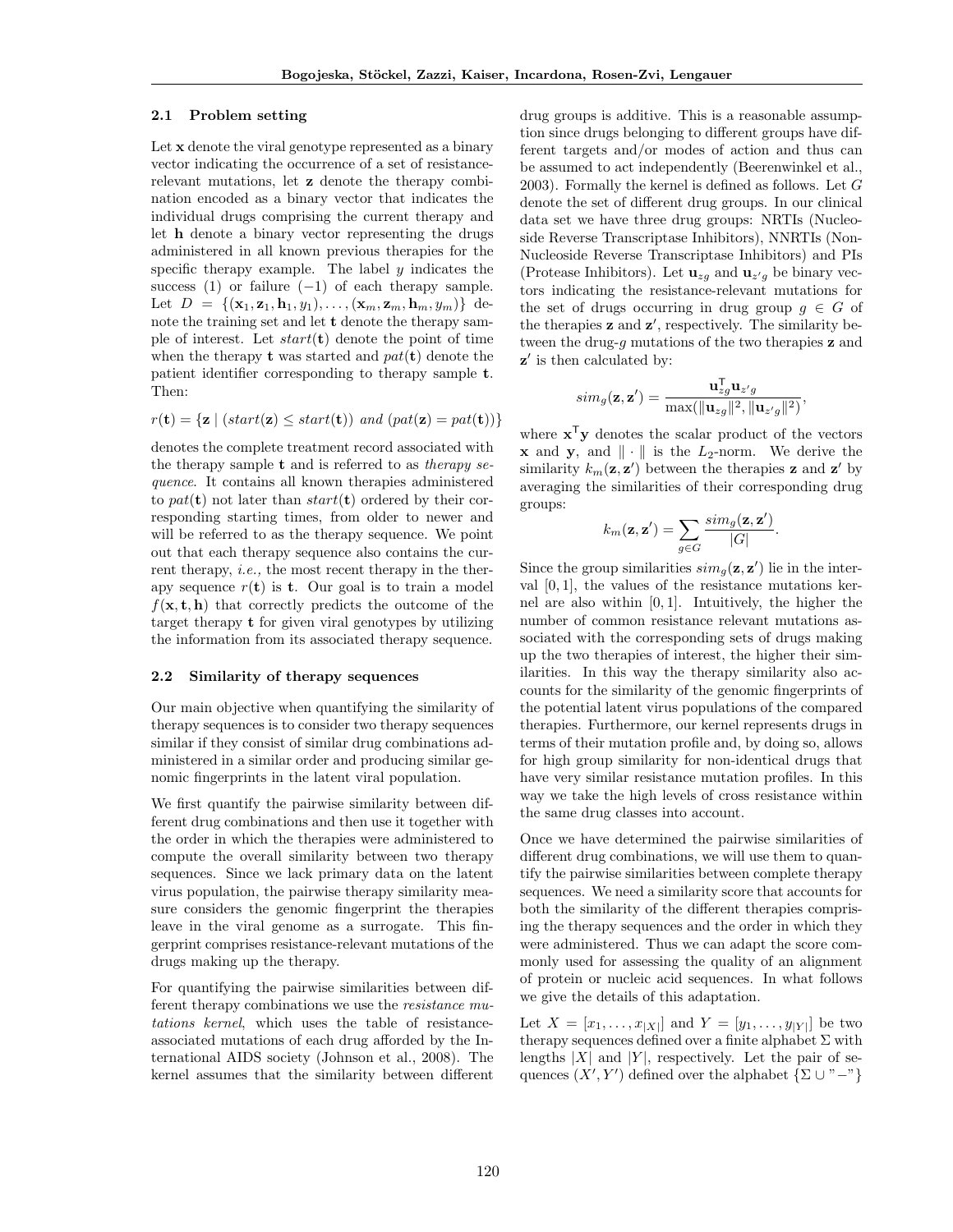that includes the gap character "−" denotes their sequence alignment.

Each alignment can be associated with a score that determines its quality:

$$
S(X', Y') = \sum_{i=1}^{|X'|} s(x'_i, y'_i),
$$

where  $s$  is a similarity function that quantifies all pairwise similarities of all letters in the alphabet  $\{\Sigma \cup$ "−"}. Of course only good alignments with as few gaps as possible are of interest. In this sense an optimal alignment  $(X^*, Y^*)$  is the one that maximizes the alignment score S:

$$
(X^*, Y^*) = \arg\max_{(X', Y')} S(X', Y').
$$

The maximization problem above can be solved with the Needleman-Wunsch algorithm (Needleman and Wunsch, 1970).

The alphabet used for the therapy sequence alignment comprises all distinct drug combinations making up the clinical data set. The mutations kernel determines the pairwise similarities s between its letters. Each therapy sequence ends with the current (most recent) therapy – the one that determines the label of the sample. Therefore, we adapt the sequence alignment such that the rightmost (most recent) therapies (characters) are always matched, i.e. we do not allow for gaps at the right end of an alignment. In this way we also address the problem of uneven representation of the different therapies. We apply linear gap cost penalty. The parameter specifying the gap cost is selected in the model selection procedure. The score of such an optimal alignment quantifies the pairwise similarity of therapy sequences and is referred to as *alignment sim*ilarity. It should also be pointed out that since it is a sum that uses the mutations kernel values, the alignment similarity also reflects the similarity of the accumulated mutations (genomic fingerprints) of the latent virus population of the compared therapy sequences.

#### 2.3 Method

The history-alignment model utilizes the alignment similarity to train a separate model for every sample of interest. The details of this method for a given target sample are summarized in Algorithm 1. The first step utilizes the alignment similarity: the therapy sequence of the target sample  $r(\mathbf{t})$  is aligned to the corresponding therapy sequences of all training samples  $\{r(\mathbf{z}_i), i = 1, \ldots, m\}$  and the resulting alignment scores  $\{S(r(\mathbf{z}_i), r(\mathbf{t})), i = 1, \dots, m\}$  are the weights for the training samples.

Algorithm 1: History-alignment method

Input: Target sample with corresponding current therapy **t** and therapy sequence  $r(\mathbf{t})$ .

- 1. Calculate the weights for all training samples  $\{S(r(\mathbf{z}_i), r(\mathbf{t})), i = 1, \ldots, m\}.$
- 2. Apply linear rescaling to normalize the alignment similarity weights to the range of  $[0, 1]$ :

$$
S(r(\mathbf{z}_i), r(\mathbf{t})) = \frac{S(r(\mathbf{z}_i), r(\mathbf{t})) - \min_i S(r(\mathbf{z}_i), r(\mathbf{t}))}{\max_i S(r(\mathbf{z}_i), r(\mathbf{t})) - \min_i S(r(\mathbf{z}_i), r(\mathbf{t}))}.
$$

3. Use the weights  $\{S(r(\mathbf{z}_i), r(\mathbf{t})), i = 1, \ldots, m\}$  to estimate the final model for the target sample minimize weighted loss on training data.

Once the sample weights are available we can proceed to step two and train the final model that predicts the therapy response for the sample of interest. For this purpose we use regularized logistic regression model (Evgeniou et al., 2000) that minimizes the loss with respect to  $w_t$  over the weighted training samples:

$$
\frac{1}{|D|}\sum_{D}S(r(\mathbf{z}_i),r(\mathbf{t}))^{\gamma}\cdot \ell(f(\mathbf{x}_i,\mathbf{z}_i,\mathbf{h}_i,\mathbf{w}_t),y_i)+\sigma\mathbf{w}_t^T\mathbf{w}_t
$$

where  $\sigma$  is the regularization parameter,  $\gamma$  is the smoothing parameter and  $w_t$  is the model parameter. In the minimization above we use all available training samples, from therapy-naïve to heavily pretreated, to produce a separate model for each sample of interest or, if we have a specific test set, for each test sample. Intuitively, the history-alignment approach estimates a model tailored towards the sample of interest such that it up-weights those samples that are relevant for the target sample and down-weights the remaining samples. In this manner the method accounts for the various treatment backgrounds associated with the samples making up the clinical data sets, the different abundances of the levels of therapy experience, the latent virus population and the sparse therapy representation. Note also that using the alignment similarity kernel which allows for gaps enables our method to utilize information from samples with incomplete treatment histories.

As an important aspect in every biomedical application interpretability should be one of the properties of our prediction models. We thus use linear logistic regression and the loss function in the formula above is given by:

$$
\ell(f(\mathbf{x}, \mathbf{z}, \mathbf{h}, \mathbf{w}_t), y) = \ln(1 + \exp(-y\mathbf{w}_t^T[\mathbf{x}, \mathbf{z}, \mathbf{h}))).
$$

Our approach of training a separate model for each target sample demands an efficient method for mini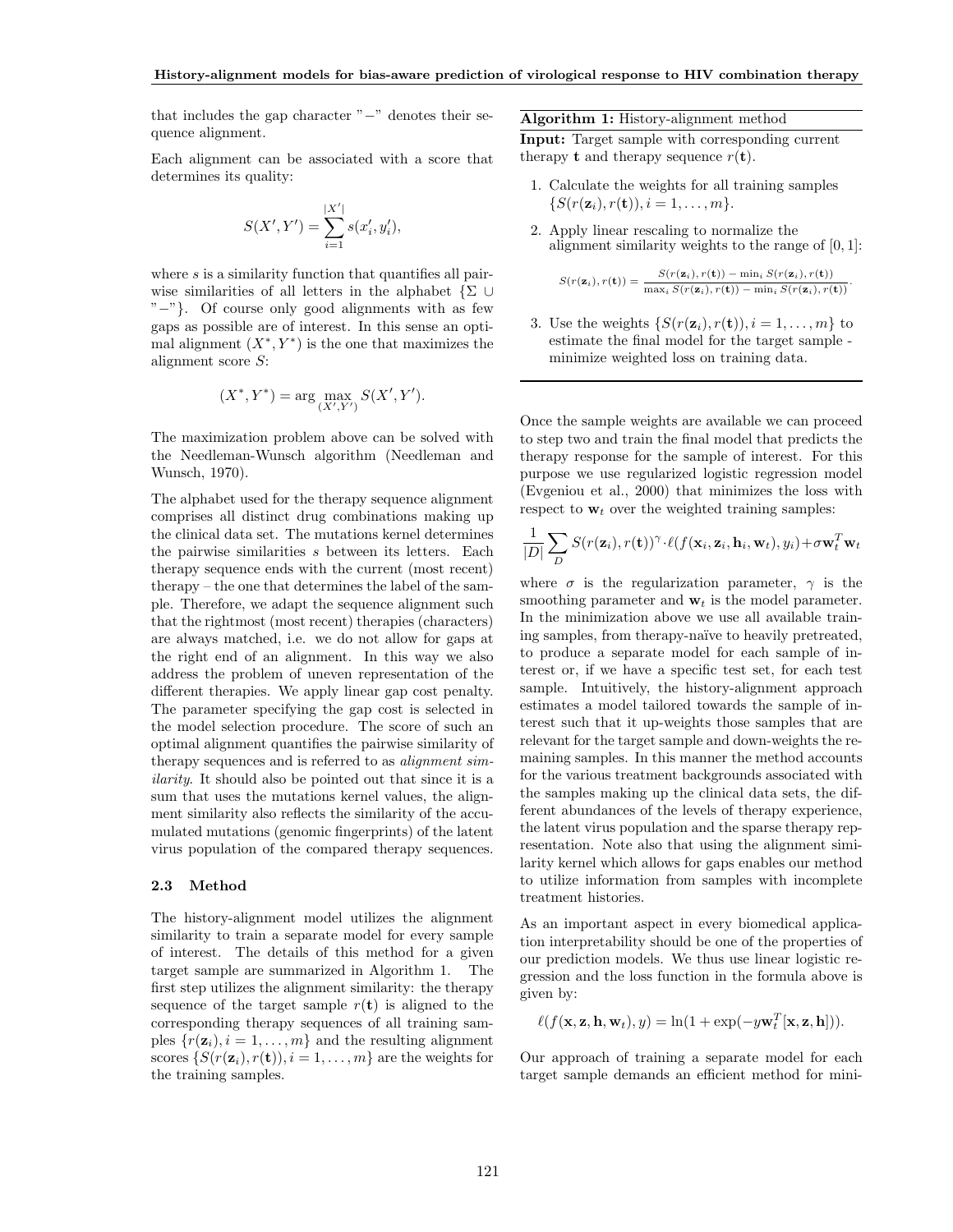mizing the loss function. The choice for linear models and the sparse input feature space, provided by the binary input features, offer the possibility to use the trust region Newton method for training linear logistic regression (Lin et al., 2008). In this way we ensure real-time model fitting (in the range of few milliseconds) and time-efficient model selection. Section 3 of the Supplementary material provides more detailed information on the running time of the history-alignment models.

## 3 Experiments and results

# 3.1 Validation setting

Data set. The data source for our models is the Eu-Resist clinical database that contains information on 93014 antiretroviral therapies administered to 18325 HIV (subtype B) patients from several countries in the period from 1988 to 2008. The information employed by our models includes the consensus sequences of the predominant viral strains in the patients' blood, the individual drugs that comprise a therapy, the virus load measurements (copies of viral RNA per ml blood plasma,  $cp/ml$  at different time points during therapy, and all available (known) therapies administered to each patient before some specific point of time. We point out that the clinical data do not necessarily have the complete information on all administered HIV therapies for all patients. Furthermore, the information on whether all administered therapies for a given patient is available or not is also missing. Therefore, the statistical methods utilize only the available information. The viral sequence assigned to each therapy sample is obtained shortly before the respective therapy was started (up to 90 days before). The response to a given therapy is quantified with a label (success or failure) based on the virus load values measured during its course. The label assignment is identical to the one described in Bogojeska et al. (2010). The information on the viral genotype is given in terms of a binary vector indicating the presence (1) or absence (0) of a set of predefined resistance-relevant mutations derived from the list given in Johnson et al. (2008). The currently administered therapy is also encoded by a binary vector that indicates the presence or absence of all drugs appearing in the data set. The set of drugs administered in all available therapies preceding the current therapy is represented in the same manner. Finally, our training set comprises all samples providing a viral sequence and a label; it includes 6537 labeled therapy samples from 690 distinct therapy combinations.

Time-oriented validation scenario. The trends of treating HIV patients change over time as a result of the gathered practical experience with the drugs and the introduction of new antiretroviral drugs. As in Bickel et al. (2008); Bogojeska et al. (2010), our evaluation scenario accounts for this phenomenon by using a time-oriented split when selecting the training and the test set. In this way, our models are trained on the data from the more distant past, while their performance is measured on the data from the more recent past. This scenario, referred to as time-oriented scenario, is more realistic than other scenarios since it captures how a given model would perform on the recent trends of combining the drugs. For our clinical data set we realize it as follows. First, we order all available training samples by the starting dates of their corresponding therapies. We then make a timeoriented split by selecting the most recent 20% of the samples as the test set and the rest as the training set. For the model selection we split the training set further in a similar manner. We use the most recent 25% of the training set for selecting the best model parameters and refer to this set as the tuning set. Figure 1 in the Supplementary material depicts the different treatment trends in the training, tuning and test sets, defined as explained in the text above and thereby illustrates how treatment trends change over time. One can observe that, unlike the treatment trends in the training set, the treatment trends in the tuning set closely resemble those in the test set. This justifies the choice of the tuning set.

The therapy samples gathered in the HIV clinical data sets are associated with patients whose treatment histories differ in length: while some patients receive their first antiretroviral treatment, others are heavily pretreated. Moreover, these different sample groups, from treatment-na¨ıve to heavily pretreated, are represented with different abundances in the HIV clinical data. Figure 2 in the Supplementary material depicts a histogram of the frequencies of the previously mentioned sample groups in the training data set: the number of samples stemming from patients in early stages of HIV treatment is much higher than the number of samples from therapy-experienced patients (with more than five or more than ten previously administered therapies). The numbers are based on the therapy-history data in the data set. We should also point out that most of the therapy sequences associated with patients in the mid or late stages of HIV treatment are unique, *i.e.*, the representation of specific longer therapy sequences in the clinical data sets is very sparse.

In our computational experiments we want to assess the predictive power of the models in dependence on the level of therapy experience. We therefore group the therapy samples in the test set into different bins based on the number of therapies administered prior to the therapy of interest – the current therapy. Note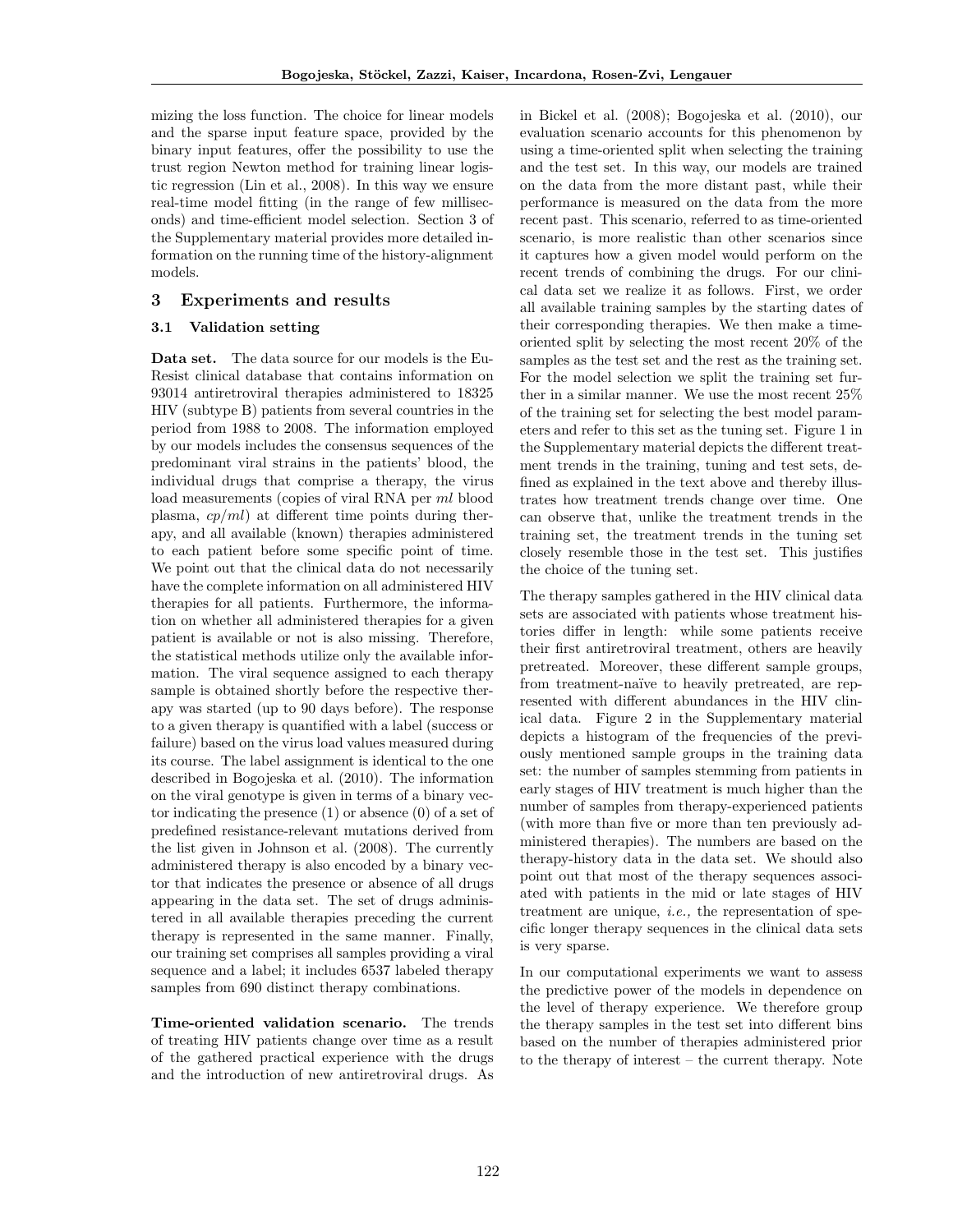that for some patients some therapy information might be missing. Thus, with the sample binning we make sure that the samples in the treatment-experienced bin (denoted by  $> 5$ ) originate from patients that had at least five previous therapies. Another important property of our approach is its ability to address the uneven and sparse representation of the different therapies as depicted in Figure 3 in the Supplementary material. This property arises from the definition of similarities of therapy sequences where the current therapies are always matched. In order to consider the uneven representation of the different therapies when assessing the performance of our models we adopt the validation scenario from Bogojeska et al. (2010): the therapies in the test set are grouped based on the number of samples they have in the training set, and then the model performance on each of the groups is measured. We thereby assess the performance of the models for the rare and the abundant therapies, separately. Note that due to the lack of data and practical experience for the rare HIV combination therapies, predicting their efficiency is more challenging compared to estimating the efficiency of the frequent therapies. Some details on each of the bins for both groupings are given in Table 1 and Table 2 in the Supplementary material. We assess the quality of a given target model by reporting its performance for each of the bins.

In order to be able to assist the selection of a potential combination therapy for HIV patients our method should provide a good ranking based on the probability of therapy success. For this reason, we carry out the model selection based on AUC (Area Under the ROC Curve) results and use AUC to assess the model performance. The standard errors of the AUC values and the significance of the difference of two AUCs used for the pairwise method comparison are estimated as described in Hanley and McNeil (1983).

Reference methods. In our computational experiments we compare the results of our history-alignment approach, denoted as history-alignment validation scenario, to those of the one-for-all validation scenario and the one-for-all  $+$  hist mutations validation scenario, which are used as reference methods. The one-for-all reference method mimics the most common approach in the field where a single linear logistic regression model is trained on all available therapy samples in the data set. The information on the individual drugs comprising the target (most recent) therapy and the drugs administered in all its available preceding therapies are encoded in a binary vector and supplied as input features. We should also point out that removing the similarity score weights from the history-similarity approach yields the one-for-all method. The *one-for-all*  $+$  *hist mutations* approach is a modified version of one-for-all approach where the drugs from the drug indicator representation of the treatment history are replaced with their respective cumulative resistance-mutation profiles. In this way the accumulated mutations of the latent virus population are encoded in the input feature space.

When assessing the ability of our history-alignment model to address the uneven representation of the different therapies in the clinical data sets we also consider the therapy-specific model as a second reference method. It represents the approaches that deal with the uneven, sparse therapy representation by training a separate model for each combination therapy by using not only the samples from the target therapy but also the available samples from similar therapies with appropriate sample weights. It implements the drugs kernel therapy similarity model as described in Bogojeska et al. (2010) on the input feature space defined in the previous section of this paper.

### 3.2 Experimental results

In what follows, we first present the results of the validation experiments of the time-oriented validation scenario stratified for the length of treatment history, followed by the results stratified for the abundance of the different therapies.

The experimental results for the history-alignment method and the two one-for-all reference methods stratified for the length of treatment history are summarized in Figure 1. For samples with a small number of previously administered therapies (less than six), i.e. with short treatment histories, all considered models have comparable performance. The low AUC values of all methods for the group of samples with very short history lengths (less than three) are to be expected. Based on the information available in our clinical data this group comprises samples from therapy-naïve patients (∼ 75%) and samples from patients who had only one or two previous HIV therapies. Therefore, most of them are successful – the success rate is 89%. The main reason for ineffectiveness of initial therapies is lack of adherence. An additional reason for observing failing therapies in the bin of samples with short treatment histories is the wrong assignment of treatment history lengths due to the incomplete patient histories in the database. All these issues may be causes for the low AUCs for the samples with short treatment history. One should also point out that there are specific guidelines for both treating therapy-na¨ıve patients with first-line therapy and administering the first couple of follow-up therapies, which normally are successfully applied. This is also reflected in the high success rate in our clinical data for this group of therapy samples (see Table 1 in the Supplementary mate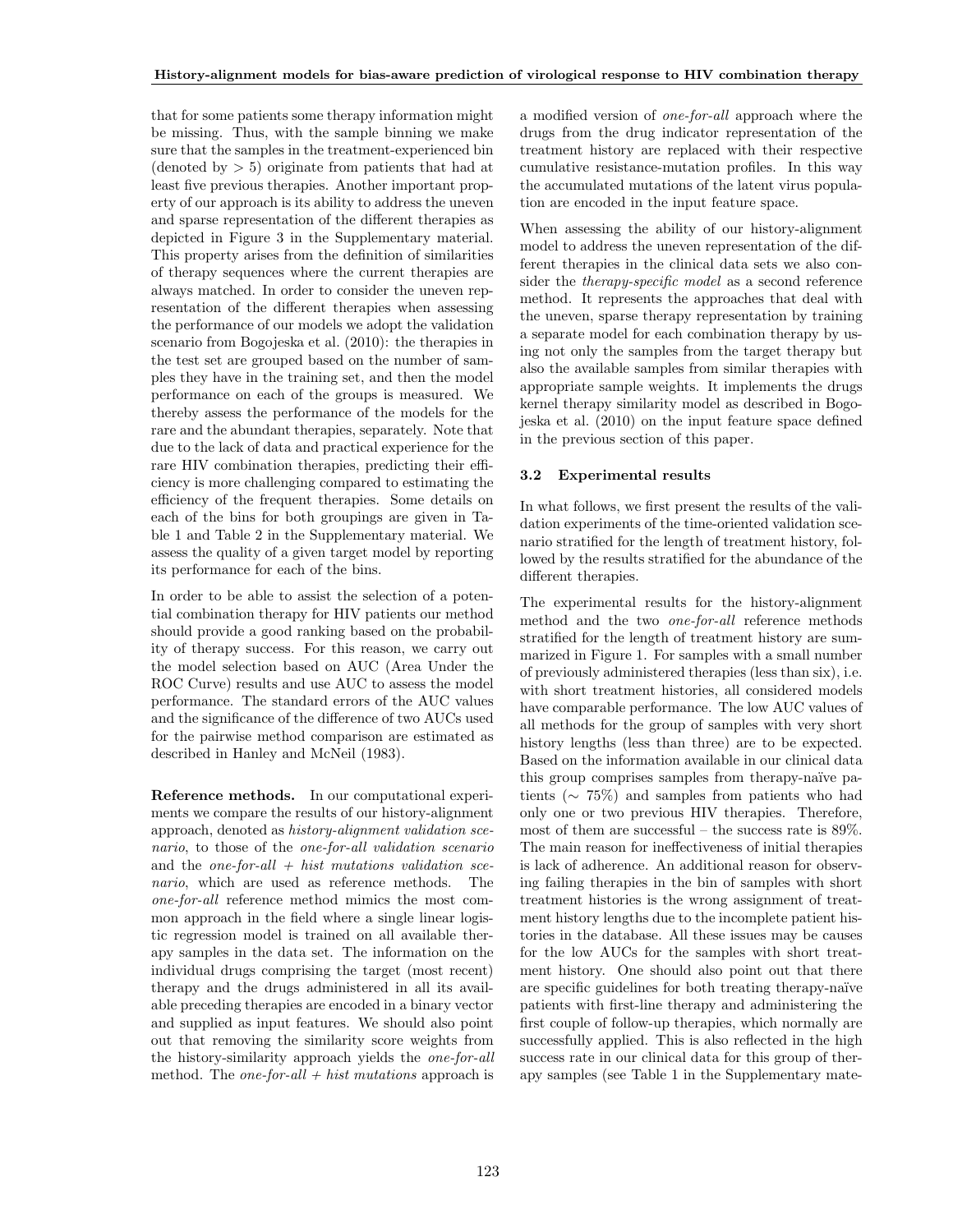rial). Thus assistance is mainly necessary for therapyexperienced patients. According to the paired difference test described in Hanley and McNeil (1983) the history-alignment model that incorporates knowledge on the specific therapies comprising the treatment history, their latent virus population and the order in which they were applied significantly improves the performance for the test samples stemming from patients with longer treatment histories  $(> 5)$  over the two reference models with  $p-value = 0.001$  for the one-for-all and p-value=  $0.005$  for the one-for-all + hist mutations model. Figure 1 (b) depicts the ROC curves for this group.

The experimental results stratified for the abundance of the therapies are summarized in Figure 2 (a). As can be observed, the history-alignment method achieves better results than the three reference methods for the test therapies with 0−7 available training samples. According to the paired difference test described in Hanley and McNeil (1983), the improvement is significant with estimated  $p-value = 0.018$  for the one-for-all, pvalue=  $0.050$  for the one-for-all + hist mutations, and  $p-value= 0.008$  for the *therapy-specific* model. Considering the test therapies with  $8 - 30$  and more than 30 training samples all considered approaches deliver comparable results with no significant differences. The relevant ROC curves for the rare test therapies are shown in Figure 2 (b).

### 4 Discussion

This paper presents the history-alignment learning approach for predicting the outcome of combination therapies that trains individual model for each target sample. Each of these models weights different training samples differently: the more similar the respective therapy sequences to the target therapy sequence, the higher their importance for the respective model. The similarity of the therapy sequences is quantified by means of sequence alignment which incorporates information on the resistance-relevant mutations. In this way we account for the bias imposed by the sparse sample representation of the various treatment histories in the clinical data and we extract information on the genomic fingerprint of the latent virus population. According to the experimental results this approach significantly outperforms the reference methods for test therapies associated with treatment-experienced patients (with at least five previous treatments) and exhibits comparable performance for the rest of the test therapies. Considering the available guidelines for choosing the several initial HIV treatments and their high success rates, on the one hand, and the difficulty of choosing successful therapies for heavily pretreated patients, on the other hand, availability of sta-



Figure 1: Experimental results stratified for the length of treatment history. (a) Barplot representing the AUC values with their corresponding standard errors for the history-alignment approach and the reference (one-for-all, one-for-all + hist mutations) models. The test samples are grouped by their corresponding number of available previously administered therapies – length of treatment history; and (b) ROC curves displaying the performance of all methods for the group of test samples with more than five previously administered therapies  $(> 5)$ .

tistical methods that focus on providing high-quality models for treatment-experienced patients is becoming increasingly important. Furthermore, our model also addresses the uneven therapy representation in the clinical data sets and outperforms the reference methods for rare test therapies. This is an important feature because the rare therapies comprise 61% of the different therapies in the test set.

An example of the ability of the history-alignment approach to tackle the bias in the clinical data introduced from the sparse therapy-history representation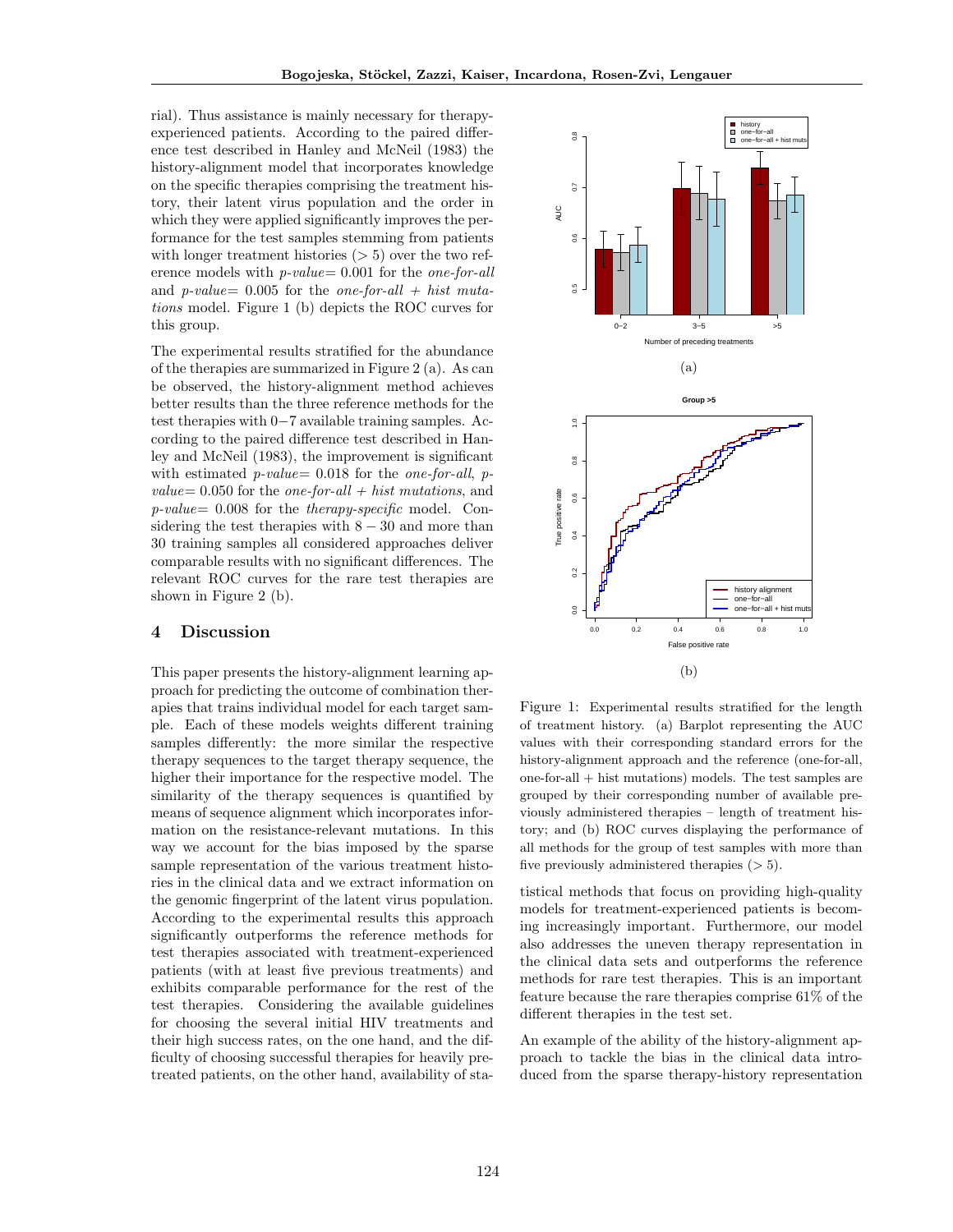

Figure 2: Experimental results stratified for the abundance of therapies. (a) Barplot representing the AUC values with their corresponding standard errors for the history-alignment approach and the three reference models: the one-for-all, the one-for-all + hist mutations, and the therapy-specific model. The test samples are grouped based on the number of training examples for their corresponding therapy combinations; and (b) ROC curves displaying the performance of all models for the rare therapies (with  $0 - 7$  training samples) of the test set.

is illustrated in Figure 3. From the image of the therapy sequence corresponding to the sample of interest (Figure 3 a)) we can observe that the target model predicts the outcome of the therapy ZDV 3TC SQV  $TDF$   $RTV$   $LPV$  – this is the most recent therapy in the therapy sequence, and the therapy sequence has a length of nine. Furthermore, Figure 3 b) depicts the three most relevant therapy sequences for this specific model. Here the relevance is reflected in the similarity of the training therapy sequences to the target therapy sequence. One can observe that the most recent therapies in these sequences are similar to the most recent target therapy. Moreover, the corresponding training samples originate from pretreated patients. Also the average length of the therapy sequences for the 100 most relevant training samples for the considered model is 11. In this way the target model assigns the highest relevance to the training samples originating from therapy-experienced patients with therapy sequences similar to the target therapy sequence and thereby compensates for the bias caused by the different treatment backgrounds of the training samples and the sparse representation of therapy sequences. Furthermore, the available information on the contribution of each training combination therapy to predicting the outcome of the sample of interest is an important aspect of model interpretability. Such information details the most relevant training therapy sequences for a given target therapy sequence and thus enables access to the argumentative basis of the predictions. An additional contribution to model interpretability is achieved by assessing the relevance of the different input features is presented in Section 2 of the Supplementary material.



Figure 3: a) target therapy sequence; b) therapy sequences of the three most relevant training therapies for the given target therapy sequence. The therapies comprising each therapy sequence are given from older to newer where the current (latest) therapy is depicted in red and > denotes a treatment change.

To summarize, training an individual model for each sample when predicting outcomes for HIV combination therapies enhances the model interpretability. Additionally, these models incorporate detailed information on the treatment history which contributes information on the genomic fingerprint of the latent virus population, addresses the uneven therapy representation and deals with the various treatment backgrounds of the samples making up the clinical data sets. This results in significant improvement of the predictions for the rare test therapies and the therapy samples associated with patients in the mid or late stages of HIV treatment.